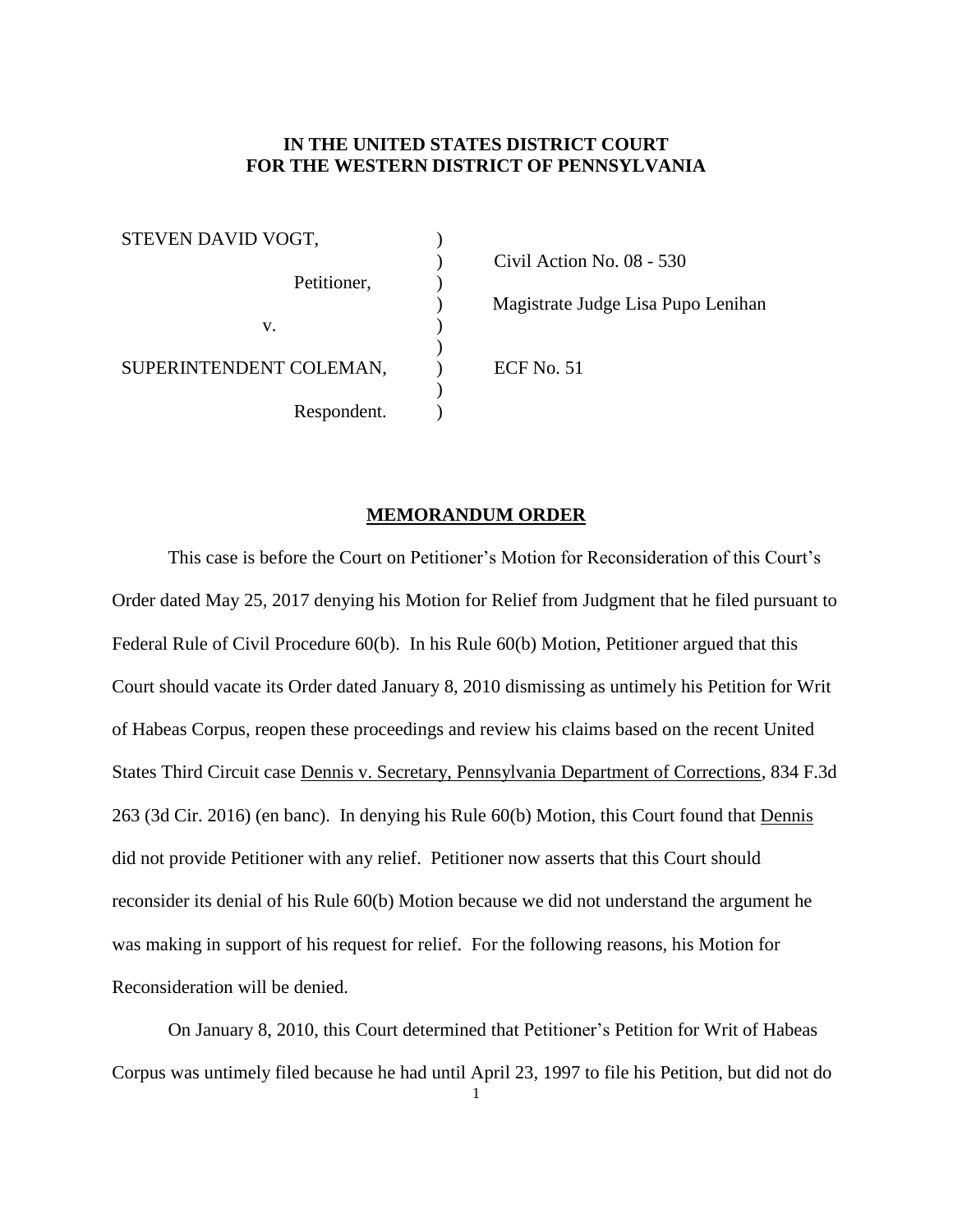so until April 14, 2008, almost 11 years after the statute of limitations had expired. However, with respect to one of Petitioner's claims involving newly discovered evidence, which he raised in his first PCRA petition on September 17, 1997, this Court found that the statute of limitations as to that claim expired on January 7, 2000.

In the Court's Order dismissing his Petition as untimely, this Court noted that Petitioner had filed a second PCRA petition in the state court on July 2, 2004, but that the Pennsylvania Superior Court determined that his petition was untimely filed. Notably, one of the claims raised in Petitioner's second PCRA petition (which is at issue now) was that the prosecutor in his underlying criminal case deliberately withheld evidence in violation of Brady v. Maryland, 373 U.S. 83 (1963). In finding that this claim was untimely, the Superior Court found as follows:

Appellant baldly asserts that the prosecutor deliberately withheld the name of the "unidentified" man, in violation of Brady v.Maryland, 373 U.S. 83, (1963) and led the jury to believe that appellant was the person that accompanied Cowfer and silently agreed to complicity in the crime. While it is well-settled that a Brady violation can fall within the governmental interference exception appellant has only sixty days after the discovery of the information to file his PCRA and he must plead and prove that the information could not have been discovered earlier with the exercise of due diligence.

Here, appellant has failed to demonstrate that he could not have uncovered this information earlier through the exercise of due diligence. Appellant filed a previous PCRA petition in September of 1997, based on information Cowfer provided to him in a letter, which contradicted the Commonwealth's version of the crime. The trial court scheduled a December 7, 1998 evidentiary hearing on appellant's petition, and Cowfer was transferred to the trial court for the purpose of testifying on appellant's behalf. However, appellant voluntarily withdrew his petition prior to the evidentiary hearing. Although the information in the present affidavit is somewhat distinct from that provided in Cowfer's previous letter, appellant had the opportunity to question Cowfer at the hearing regarding all of the events surrounding the murder of Landry, but he declined to do so. Therefore, appellant has not proven that he could not have discovered this information earlier.

For similar reasons, appellant has failed to carry his burden of proving that Cowfer's most recent affidavit constitutes "unknown facts" sufficient to toll the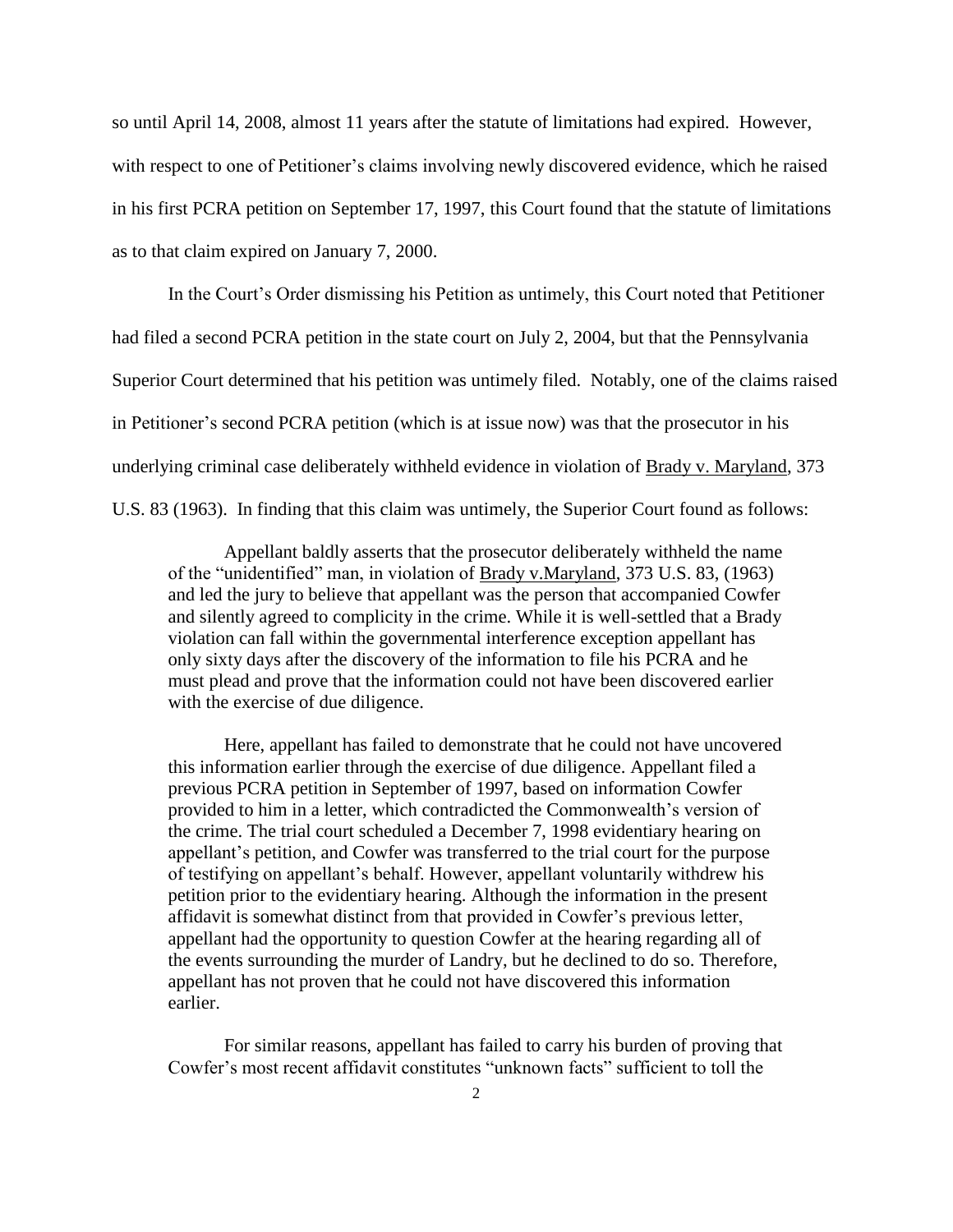PCRA time of filing requirements. Appellant had the opportunity to question Cowfer under oath at the scheduled evidentiary hearing in 1998, be he declined to do so. Thus, he has not demonstrated that the identity of the person who accompanied Cowfer to the residence of Mayhugh and Deiseroth could not have been ascertained earlier by the exercise of due diligence.

Sup. Ct. Op. dated October 24, 2007, pp. 7-10 (citations and footnotes omitted) (doc. no. 14-8).

In Petitioner's Rule 60(b) Motion, he argued that the Court should reopen this case, review his Brady claim and grant him relief because the Third Circuit clarified in Dennis that Brady does not impose a due diligence requirement on defense counsel, and this Court incorrectly relied on the Commonwealth's defense of "a supposed lack of diligence" when it dismissed the underlying federal habeas petition. For several reasons, this Court found that Petitioner was not entitled to relief when it denied his Rule 60(b) Motion.

In his Motion for Reconsideration, it appears Petitioner argues that this Court can reopen this case and review his Brady claims because in finding that his Petition was untimely filed this Court gave deference to the Pennsylvania Superior Court's finding that he did not exercise due diligence in discovering the factual predicate for his Brady claims, and pursuant to Dennis, his lack of diligence cannot considered as a defense. Petitioner, however, appears to misunderstand the application of the statute of limitations.

Petitioner's Petition for Writ of Habeas Corpus was untimely filed, and as to his Brady claims, it was untimely filed by eight years. The Pennsylvania Superior Court's rationale for finding Petitioner's second PCRA petition untimely, which is really what Petitioner is challenging, is of no importance in considering the statute of limitations for filing habeas petitions. A federal court is bound by a state court's finding that a petitioner's PCRA petition was untimely, even where the petitioner sought to pursue his PCRA petition under a statutory exception to the PCRA's time bar. Pace v. DiGuglielmo, 544 U.S. 408, 417 (2005); Merritt v.